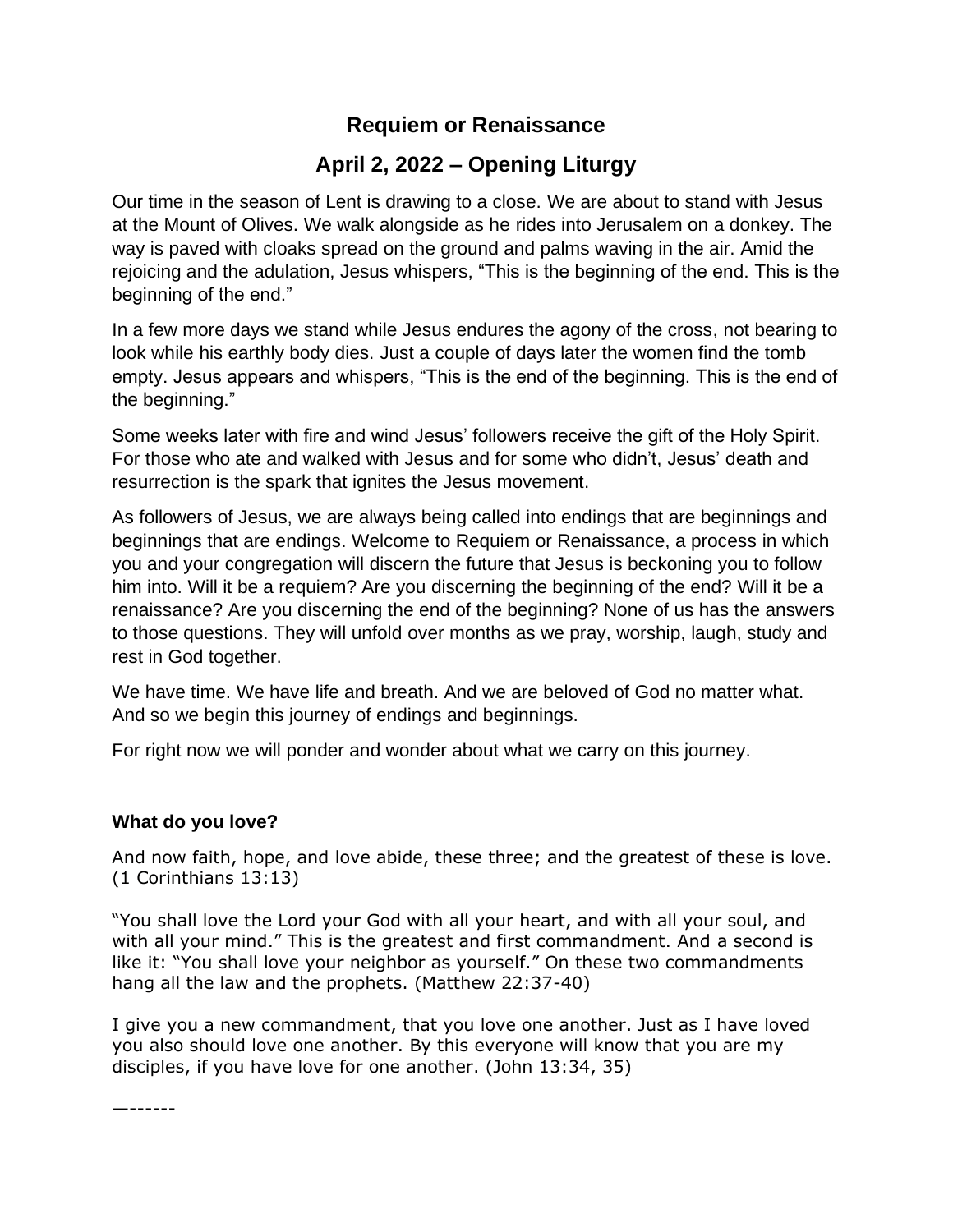Love is at the center of Christian life. In our culture the word love is sometimes so broad we don't know what it means. We say, "I love this restaurant" or "I love that dress" and we also say "I love my children" but we wouldn't confuse those kinds of love as being the same. In the first case, love is a preference, in the second love reflects both a deep bond and a deep commitment.

Our first question today is what do you love? As leaders and stewards of our churches we might ask, what do **we** love about our church: Our local communities, the Episcopal Church.

- What brings you joy and delight?
- Where do you find comfort?
- What inspires you?
- What gives you courage to love and Jesus loves?

We might also consider the ways our we and our churches are bearers of love. As a community, what do we love?

- What deep commitments move you to act in love toward others?
- What cries and needs in your town move your church to reach out in love?

What do you love?

O Lord, let Your love dissolve my hardened heart. Let your love raise me above myself. Let Your love reveal to me joy beyond imagination. Let my soul exhaust itself by singing praises of your love. Let me love you more than I love myself, and let me love myself only for Your sake. And let me see Your love shining in the hearts of all people, that I may love them as I love you. ~Thomas a Kempis

#### **What have you lost?**

What have you lost?

# *A Community Poem*

What we're learning about grief is that it rolls like a heavy mist settles into the crevices lingers on the skin. Visits, then visits again lurking under the chair. And, when we're not watching reaches out with tiny claws and bats our ankles.

What we're learning about grief is it sneaks up on us. We find ourselves on the couch with a well of rage living in the pit of our stomachs and nowhere for it to go, and it chokes us.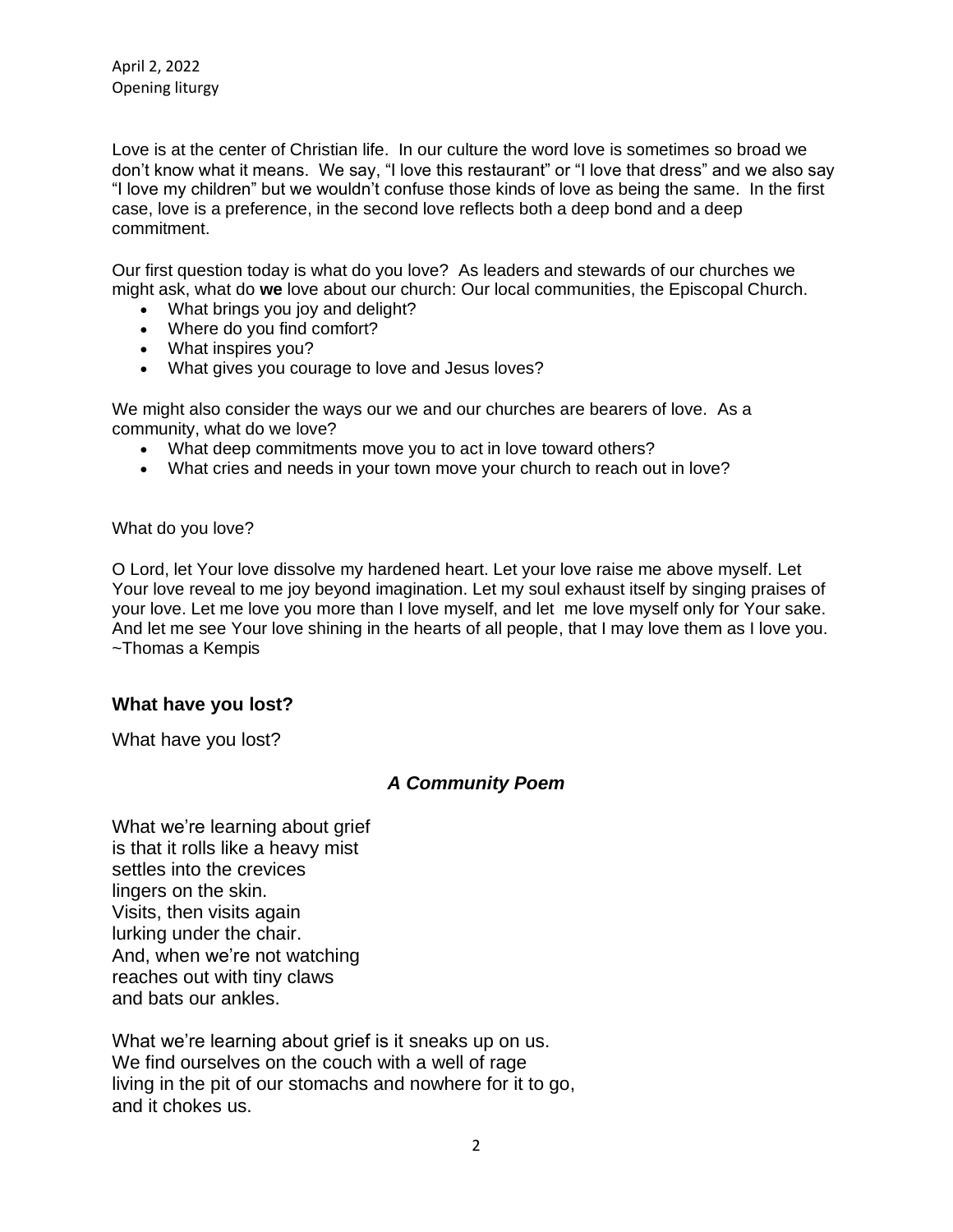What we're learning about grief is that it is a language. Suffering is its own speech; it will not go away just because we won't look it in the eye.

What we're learning about grief is it drips, like water. It gets in everywhere through the small unseen fissures in the ceiling. We can ignore it like dust. Just keep too busy with laundry and living.

What we're learning about grief is that it can turn us into people we don't want to be, can help us become people we never thought we could be. It transcends color, race, religion, gender.

What we're learning about grief is that its mother is loss, its father -- change. Knead grief, as you would bread. Weave grief, as you would thread.

What we're learning about grief is there is no vaccine against it. We can't develop antibodies. In these times it is something we all have.

What we're learning about grief is to acknowledge its presence, its many forms and guises, then to use it, while reaching out, connected to everyone who is braving this same storm.

What we're learning about grief is that it is still learning about us, learning that we are strong and resilient. If the trees can keep dancing, So can we.

*https://www.npr.org/2020/04/30/845910766/if-the-trees-can-keep-dancing-so-can-i-acommunity-poem-to-cope-in-crisis*

#### **A reading from the 1st letter of Peter:**

You have been born anew, not of perishable but of imperishable seed, through the living and enduring word of God. For "All flesh is like grass and all its glory like the flower of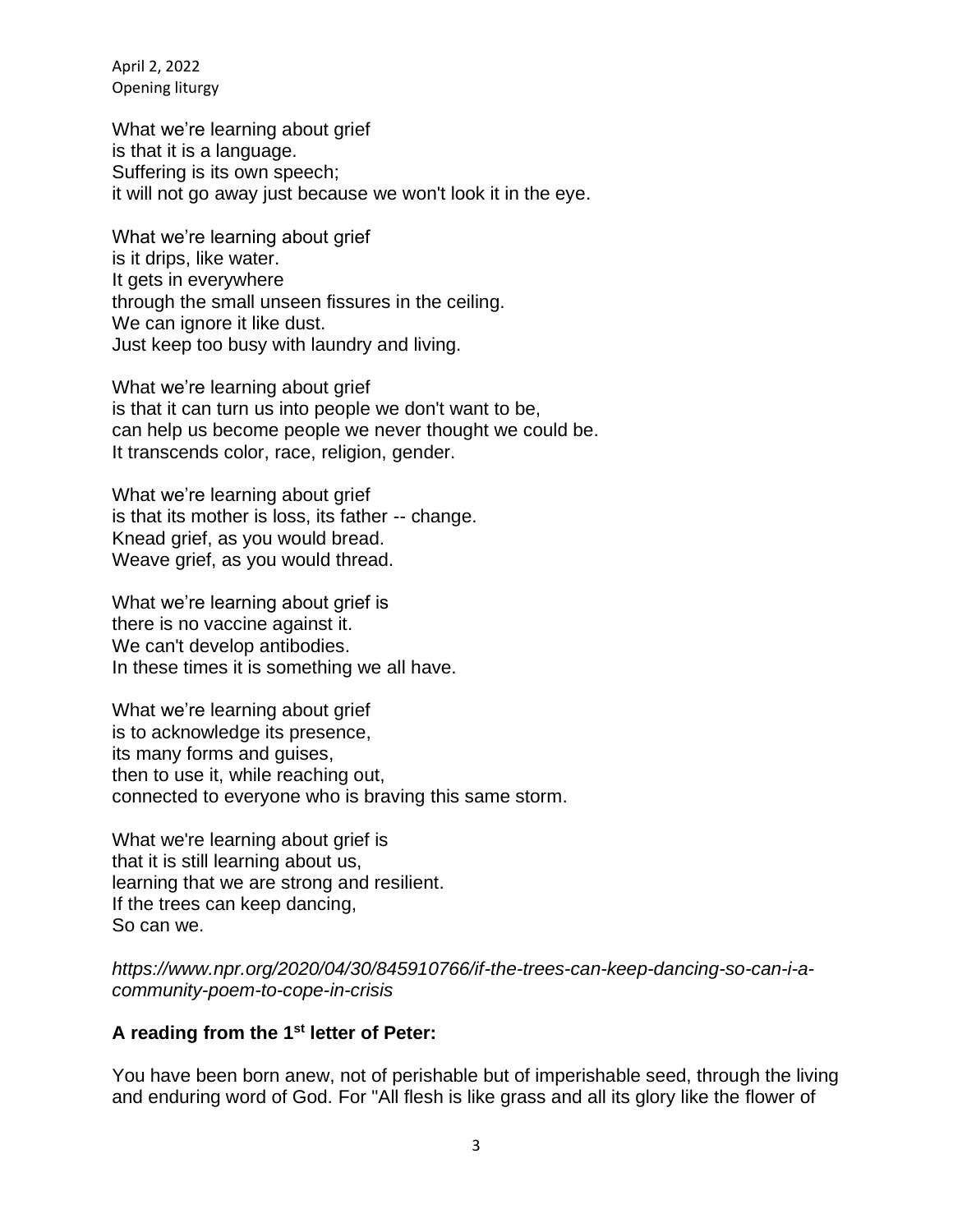grass. The grass withers, and the flower falls, but the word of the Lord endures forever." That word is the good news that was announced to you.

For what do you mourn? What absences, what lack, what holes in your heart are you carrying?

# **Where does it hurt?**

Where does it hurt?

Hurt goes by many names:

**Disappointment** Betrayal Being ignored Being attacked Being misunderstood

We often recognize a wound by the people and conversations we avoid. We get clues to where we are hurting by the risks we won't take.

And yet, healing is such a great gift

#### John O'Donohue writes

"The beauty that emerges from woundedness is a beauty infused with feeling, a beauty different from the beauty of landscape and the cold perfect form. This is a beauty that has suffered its way through the ache of desolation until the words or music emerged to equal the hunger and desperation at its heart.

It must also be said that not all woundedness succeeds in finding its way through to beauty of form. Most woundedness remains hidden, lost inside forgotten silence. Indeed, in every life there is some wound that continues to weep secretly, even after years of attempted healing. Where woundedness can be refined into beauty a wonderful transfiguration takes place."

Where are your hurts and wounds? What is personally painful for you right now? Where is your church hurting right now? What wounds remain hidden?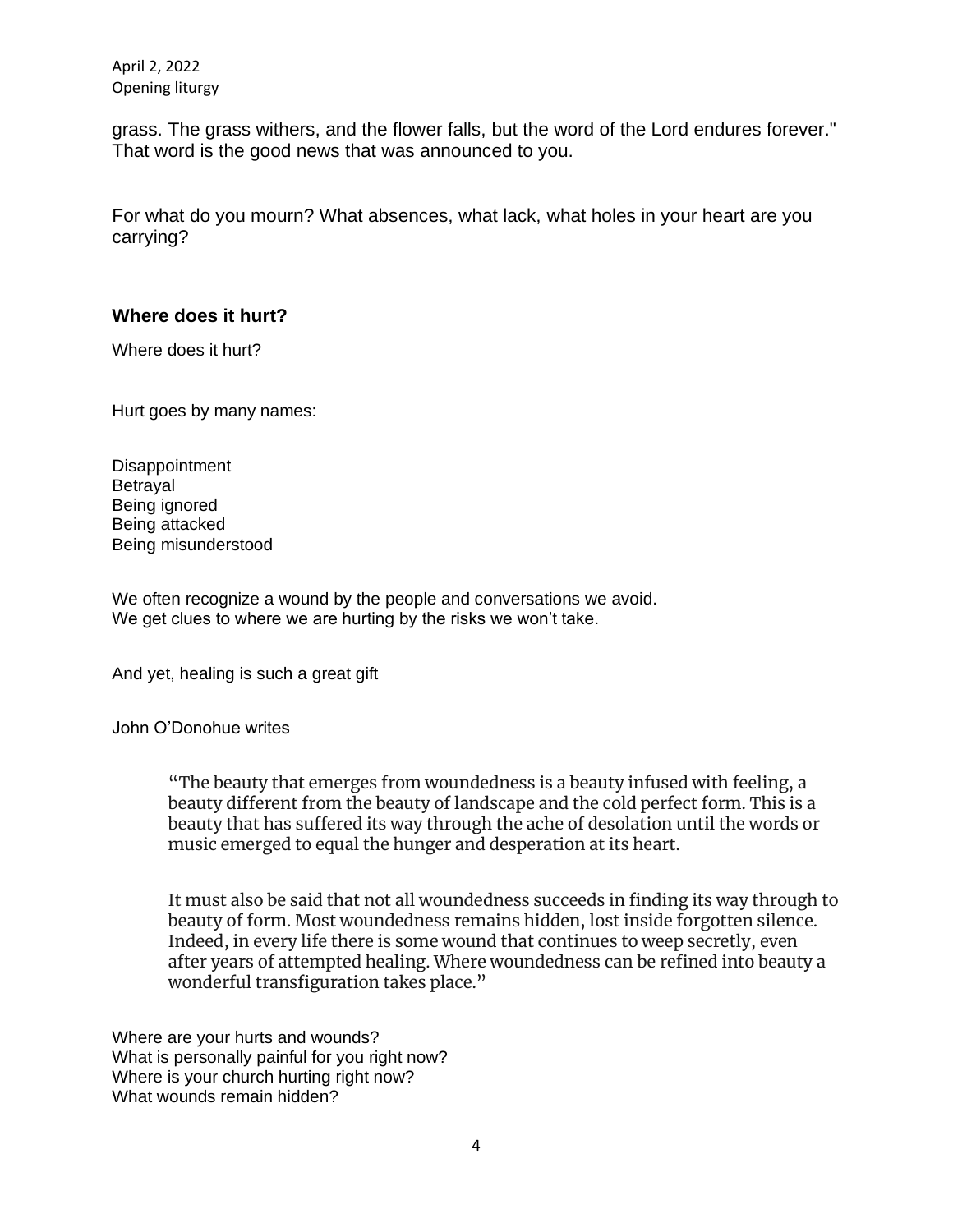"We ask that streams of Easter light might flow into the intimacy and privacy of our hearts this morning, to heal us and encourage us and enable us to make again a new beginning."

― John O'Donohue[, Walking in Wonder: Eternal Wisdom for a Modern World](https://www.goodreads.com/work/quotes/60588613)

### **What do you dream?**

What do you dream?

The poet Langston Hughes wrote:

Hold fast to dreams For if dreams die Life is a broken-winged bird That cannot fly.

Hold fast to dreams For when dreams go Life is a barren field Frozen with snow.

What do we need to dream? We need faith. We need hope. We need trust in God through Jesus Christ. Here's what the Bible tells us about those pillars that uphold our dreams.

For in hope we were saved. Now hope that is seen is not hope. For who hopes for what is seen? But if we hope for what we do not see, we wait for it with patience. (Romans 8:24-25)

Now faith is the assurance of things hoped for, the conviction of things not seen. (Hebrews 1:1)

Now to him who by the power at work within us is able to accomplish abundantly far more than all we can ask or imagine, to him be glory in the church and in Christ Jesus to all generations, forever and ever. Amen. (Ephesians 3:20-21)

What fragile dreams, what newborn hopes, what wild imaginings are you carrying?